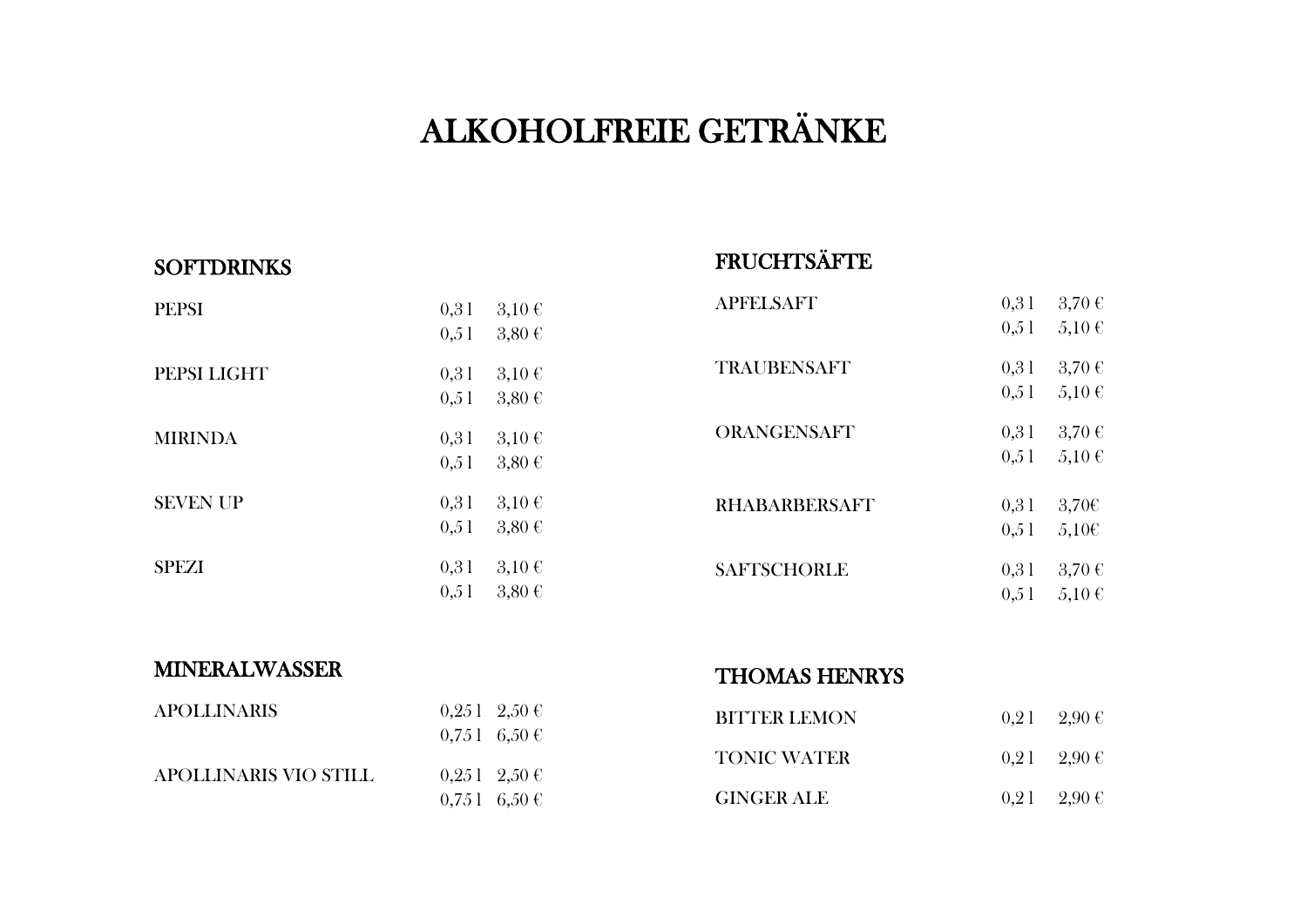## **APERITIFS**

| SANDEMANN CHERRY |        |            | <b>MARTINI</b>  |                |            |
|------------------|--------|------------|-----------------|----------------|------------|
| <b>MEDIUM</b>    | $5$ cl | $3,60 \in$ | <b>DRY</b>      | $5$ cl         | $4,30 \in$ |
| <b>DRY</b>       | $5$ cl | $3,60 \in$ | <b>BIANCO</b>   | $5 \text{ cl}$ | $4,30 \in$ |
|                  |        |            | <b>ROSSO</b>    | $5$ cl         | 4,30€      |
|                  |        |            |                 |                |            |
| <b>CAMPARI</b>   |        |            | <b>SEKT</b>     |                |            |
| <b>PUR</b>       | 5cl    | $4,10 \in$ | <b>PUR</b>      | 0,11           | $4,40 \in$ |
| <b>ORANGE</b>    | 5cl    | $6,50 \in$ | <b>PROSECCO</b> | 0,11           | $4,20 \in$ |
| <b>SODA</b>      | 5cl    | $5,30 \in$ |                 |                |            |

# LONGDRINKS - MIXGETRÄNKE

|                                     |        |                                    | I AN AO MA |
|-------------------------------------|--------|------------------------------------|------------|
| <b>APEROL</b>                       | 7,80 € | <b>WILDBERRY</b>                   | 7,80€      |
| Sekt Aperol, Soda & Orangenscheiben |        | Lillet Blanc, Schweppes Wildberry, |            |
| <b>HUGO</b>                         | 7,50€  | Beerenmix                          |            |
| Sekt, Holundersirup, Soda, Limette  |        |                                    |            |
| & Minzblättern                      |        |                                    |            |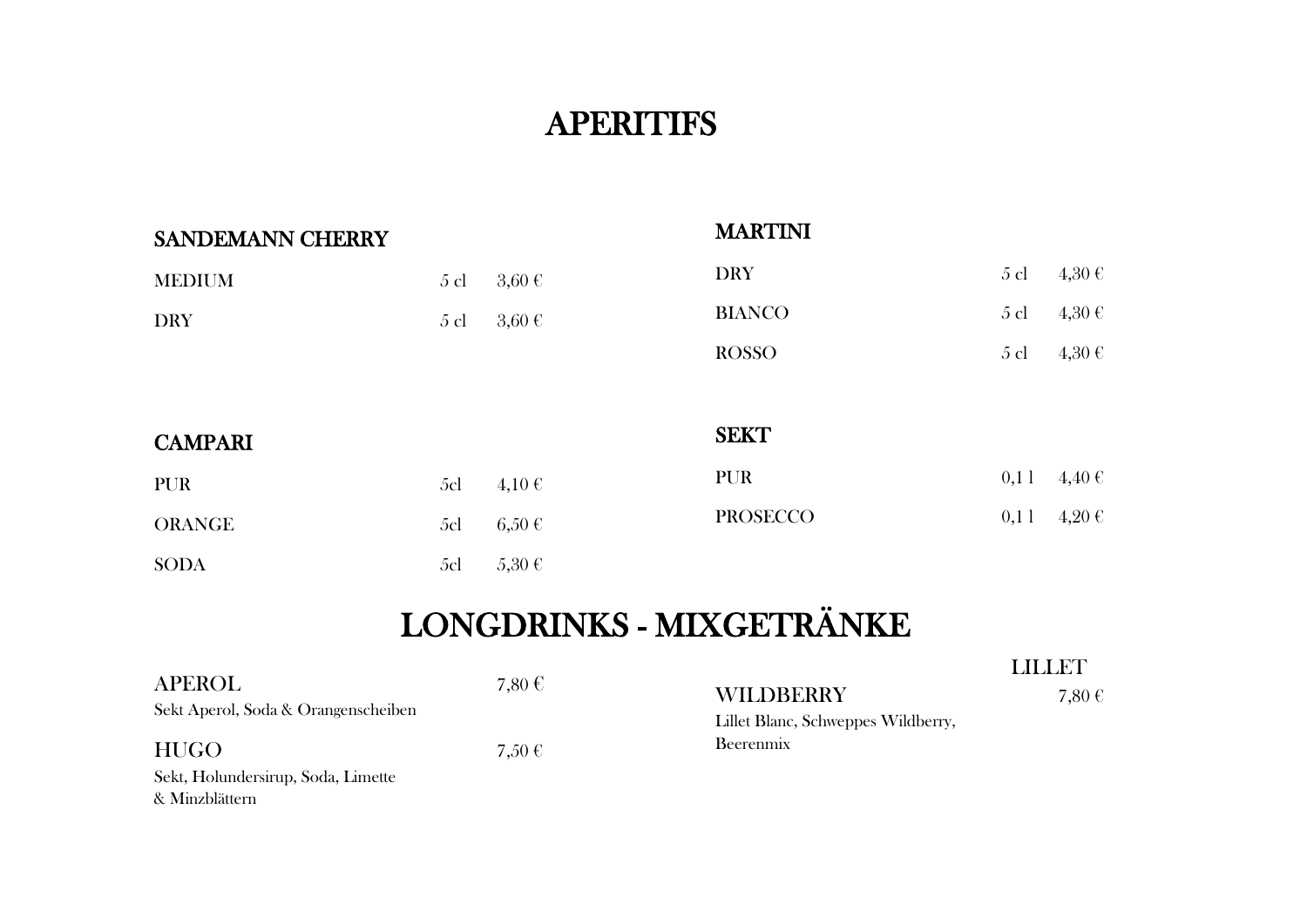# ALKOHOLISCHE GETRÄNKE

#### BIERE VOM FASS

| <b>VELTINS</b> | $0,251$ $2,90$ €<br>$0,5 \quad 1 \quad 5,40 \in$ | <b>ALSTER</b> | $0,251$ $2,90$ €<br>$0,5 \quad 1 \quad 5,40 \in$ |
|----------------|--------------------------------------------------|---------------|--------------------------------------------------|
| <b>JEVER</b>   | $0,251$ $2,90$ €<br>$0,5 \quad 1 \quad 5,40 \in$ |               |                                                  |

#### FLASCHENBIERE

|                                      |                   | <b>JEVER FUN ALKOHOLFREI</b> | $0.331 \quad 3.20 \in$ |
|--------------------------------------|-------------------|------------------------------|------------------------|
| <b>HEFEWEIZEN HELL</b>               | $0.51 - 5.40 \in$ | <b>ALSTER ALKOHOLFREI</b>    | $0,331 \quad 3,20 \in$ |
| <b>HEFEWEIZEN DUNKEL</b>             | $0.51 - 5.40 \in$ |                              |                        |
| HEFEWEIZEN ALKOHOLFREI $0,51$ 4,80 € |                   | VITA MALZ                    | $0,331 \quad 2,80 \in$ |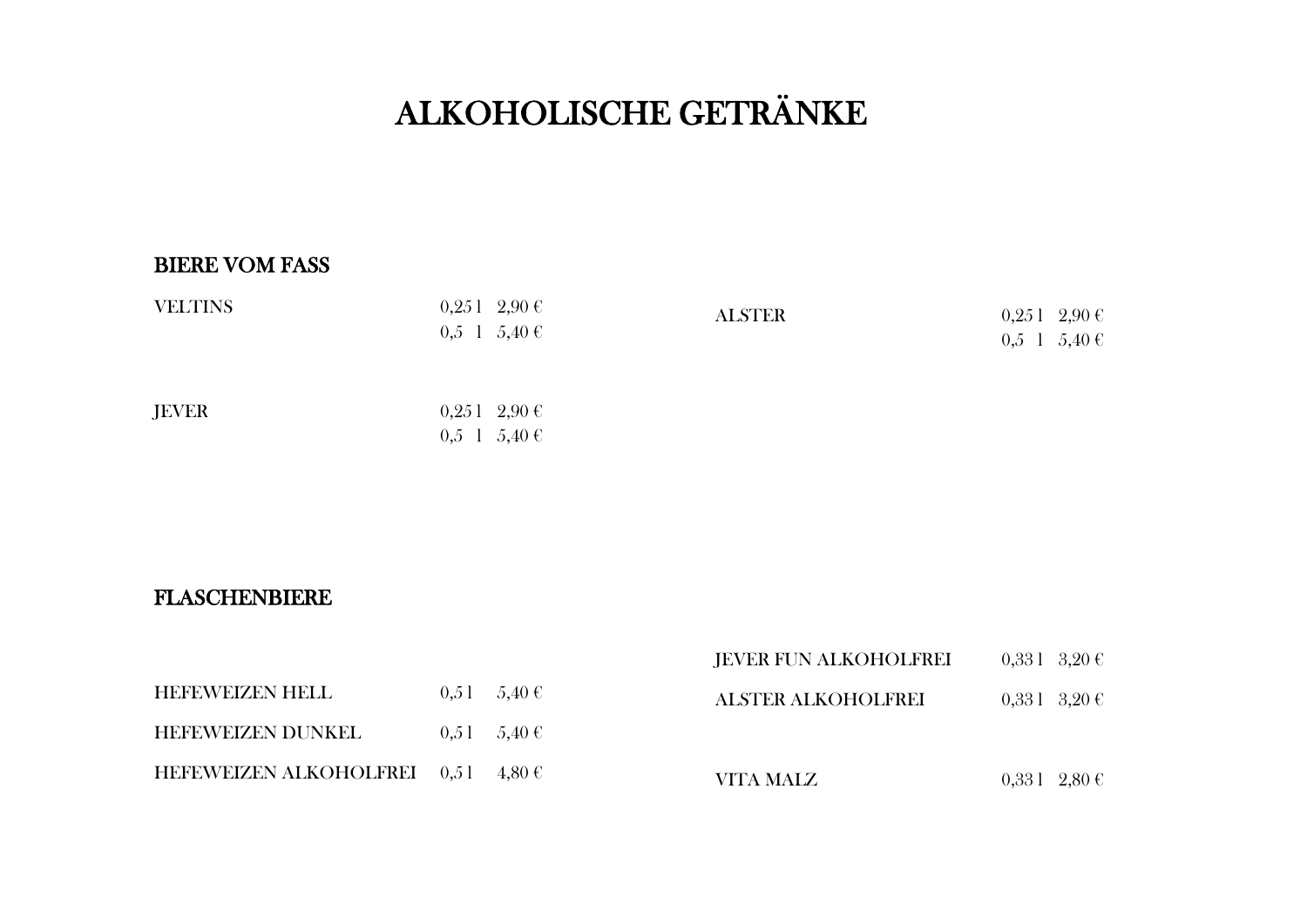## SPIRITUOSEN

## BITTER- UND KRÄUTERBRÄNDE

| <b>JÄGERMEISTER</b>  | 35,0%  | $2$ cl    | $2,50 \in$ |
|----------------------|--------|-----------|------------|
| <b>FERNET BRANCA</b> | 40,0%  | $2$ cl    | 2,90€      |
| <b>FERNET MENTA</b>  | 28,0%  | $2$ cl    | 2,90€      |
| <b>ALTER SCHWEDE</b> | 35,0%  | $2$ cl    | $2.50 \in$ |
| <b>RAMAZZOTTI</b>    | 30,0%  | $4 \,$ cl | $4.80 \in$ |
| <b>UNDERBERG</b>     | 44,0%  | $2$ cl    | $2.50 \in$ |
| KÜMMERLING           | 35,0 % | $2$ cl    | 2,70€      |
| <b>KRUIDEN</b>       | 32,0 % | $2$ cl    | $2.50 \in$ |

## ANISBRÄNDE

| <b>OUZO</b>        | $38,0\%$ 2 cl $3,00 \text{ }\in$                |  |
|--------------------|-------------------------------------------------|--|
| <b>SAMBUCA</b>     | $35.0\%$ 2 cl $2.70\text{ }\in$                 |  |
| <b>KÜSTENNEBEL</b> | $21.8\%$ $2 \text{ cl}$ $3.30 \text{ }\text{C}$ |  |

## **OBSTBRÄNDE**

| WILLIAMS         | $42,0\%$ 2 cl $4,70 \text{ }\mathcal{C}$ |  |
|------------------|------------------------------------------|--|
| <b>MIRABELLE</b> | $42.0\%$ 2 cl $4.70\text{ }\in$          |  |
| <b>KIRSCHE</b>   | $42.0\%$ 2 cl $4.70\text{ }\text{C}$     |  |

## KORNBRÄNDE

| <b>HELBING KÜMMEL</b> | $35.0\%$ 2 cl                       | $2.50 \in$          |
|-----------------------|-------------------------------------|---------------------|
| <b>ROTER GENEVER</b>  | $20,0\%$ 2 cl $2,50 \text{ }\in$    |                     |
| <b>DORNKAAT</b>       | $38,0\%$ 2 cl $2,70 \text{ }\infty$ |                     |
| FÜRST BISMARCK        | $38,0\%$ 2 cl $2,50 \text{ }\infty$ |                     |
| <b>FRIESENGEIST</b>   | 56,0 % 2 cl                         | $3.30 \text{ } \in$ |

WEINBRAND

| <b>ASBACH URALT</b> | $36.0\%$ 2 cl $3.50\text{ }\in$ |  |
|---------------------|---------------------------------|--|
| <b>CHANTRE</b>      | $36.0\%$ 2 cl $3.50\text{ }\in$ |  |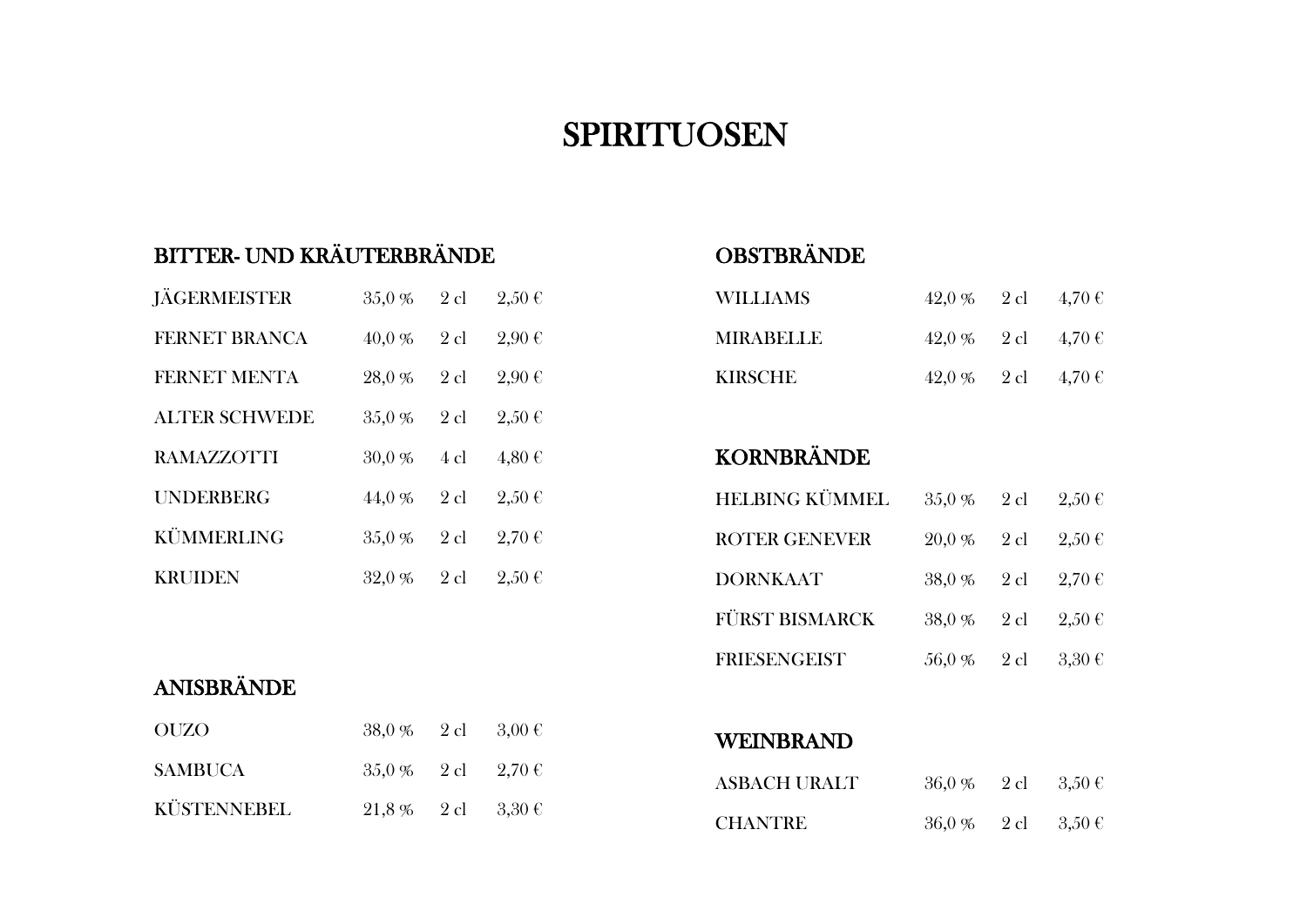## SPIRITUOSEN

### LIKÖE

| <b>COGNAC</b> |
|---------------|
|---------------|

| <b>AMARETTO</b> | $28.0\%$ $2 \text{ cl}$ $2.50 \text{ }\text{C}$ |  |
|-----------------|-------------------------------------------------|--|
| SANDDORNLIKÖR   | $15.0\%$ 2 cl $2.40\text{ }\in$                 |  |

## AQUAVIT

| JUBILÄUMS AQUAVIT $42.0\%$ 2 cl $3.80\text{ }\in$ |                                  |  |
|---------------------------------------------------|----------------------------------|--|
| LINIE AQUAVIT                                     | 41,5 % 2 cl 3,80 €               |  |
| <b>MALTESER KREUZ</b>                             | $40,0\%$ 2 cl $3,80 \text{ }\in$ |  |
| <b>BOMMERLUNDER</b>                               | $38,0\%$ 2 cl $3,80 \text{ }\in$ |  |

#### **WHISKEY**

| BULLEIT BOURBON $45.0\%$ 2 cl $3.80\text{ }\in$ |                                 |  |
|-------------------------------------------------|---------------------------------|--|
| <b>JAMESON</b>                                  | $40.0\%$ 2 cl $4.00\text{ }\in$ |  |

| <b>HENNESSY</b>        | 40,0 % | 2 cl   | $4,60 \in$      |
|------------------------|--------|--------|-----------------|
| <b>REMY MARTIN</b>     | 40,0 % |        | 2 cl $4,90 \in$ |
|                        |        |        |                 |
| <b>RUM</b>             |        |        |                 |
| <b>BACARDI</b>         | 37,5 % | $2$ cl | $3,30 \in$      |
| <b>HAVANNA CLUB</b>    | 40,0 % | 2 cl   | $3,40 \in$      |
| <b>HANSEN</b>          | 54,0 % | $2$ cl | $3,40 \in$      |
|                        |        |        |                 |
| <b>SONSTIGES</b>       |        |        |                 |
|                        |        |        |                 |
| <b>GRAPPA</b>          | 40,0 % | $2$ cl | $4,50 \in$      |
| <b>CALVADOS</b>        | 40,0%  | $2$ cl | $4,30 \in$      |
| <b>GORDONS DRY GIN</b> | 37,5 % | $2$ cl | $3,80 \in$      |
| <b>WODKA</b>           | 37,5 % | $2$ cl | $3,50 \in$      |
| <b>BRANDY</b>          | 36,0 % | $2$ cl | $4,80 \in$      |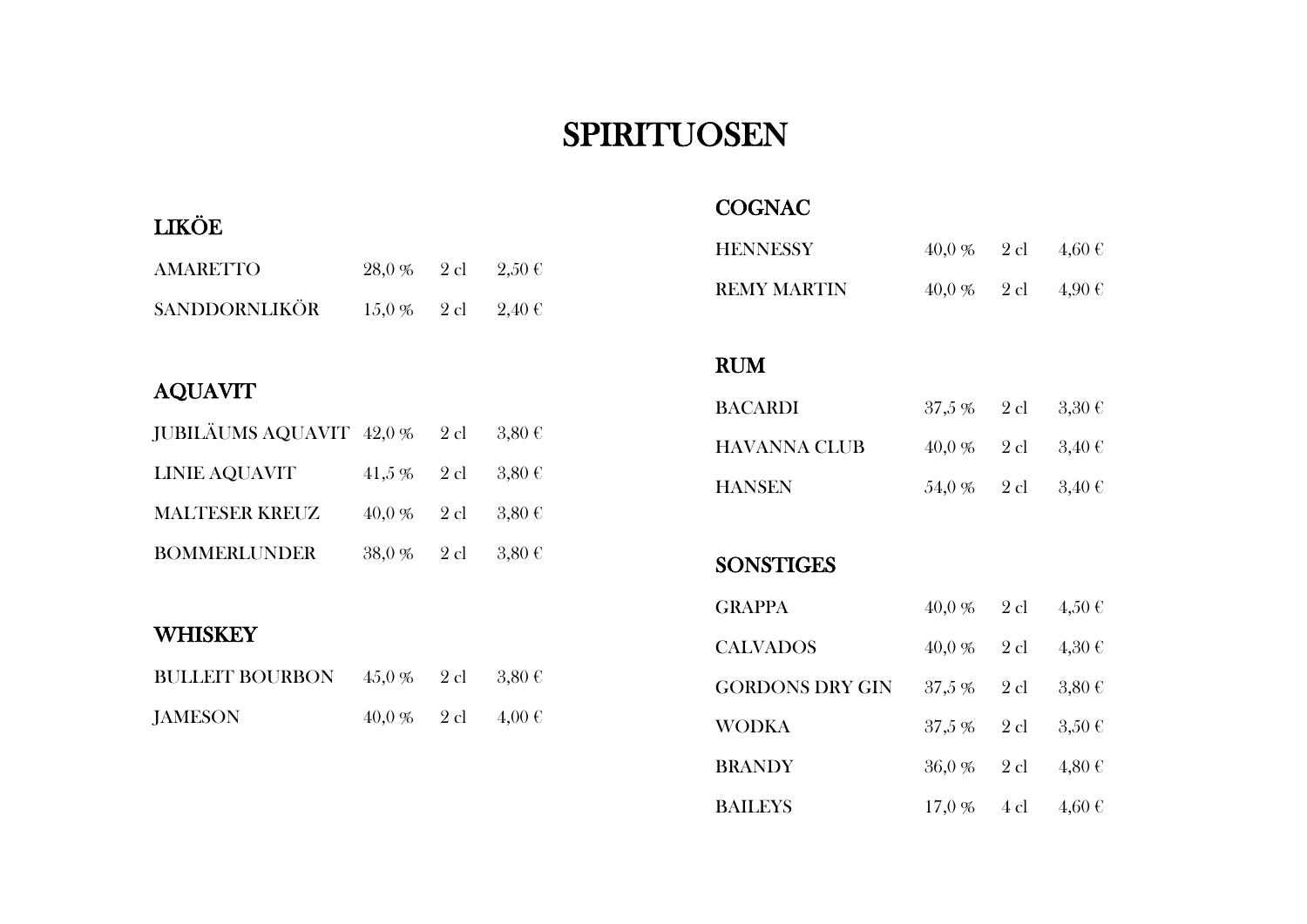# WARME GETRÄNKE

## KAFFEESPEZIALITÄTEN VON AZUL BREMEN

| <b>TASSE KAFFEE</b>       | 2,40€               |
|---------------------------|---------------------|
| <b>KÄNNCHEN KAFFEE</b>    | $4,60 \in$          |
| <b>ESPRESSO</b>           | 2,20€               |
| <b>DOPPELTER ESPRESSO</b> | $3,50 \in$          |
| <b>ESPRESSO MACCHIATO</b> | $2,80 \in$          |
| <b>CAPPUCHINO</b>         | 2,90€               |
| <b>LATTE MACCHIATO</b>    | $3,20 \in$          |
| <b>MILCHKAFFEE</b>        | $3.20 \text{ } \in$ |

## SONSTIGE HEISSGETRÄNKE

| <b>HEISSE SCHOKOLADE</b> | 2,20€ |
|--------------------------|-------|
| <b>MIT SAHNE</b>         | 2,40€ |
| KOFFEINFREIER KAFFEE     | 2,20€ |

#### **TEEMISCHUNGEN**

| <b>GLAS KAMILLENTEE</b>    | 2.90€ |
|----------------------------|-------|
| <b>GLAS PFEFFERMINZTEE</b> | 2.90€ |
| <b>GLAS FRÜCHTETEE</b>     | 2,90€ |
| <b>GLAS GRÜNER TEE</b>     | 2.90€ |

## TEESPEZIALITÄTEN VON THIELE TEE

| <b>GLAS OSTFRIESENTEE</b> | $2,20 \in$ |
|---------------------------|------------|
| KÄNNCHEN OSTFRIESENTEE    | 4,20€      |
| <b>FÜR 2 PERSONEN</b>     | 7,90€      |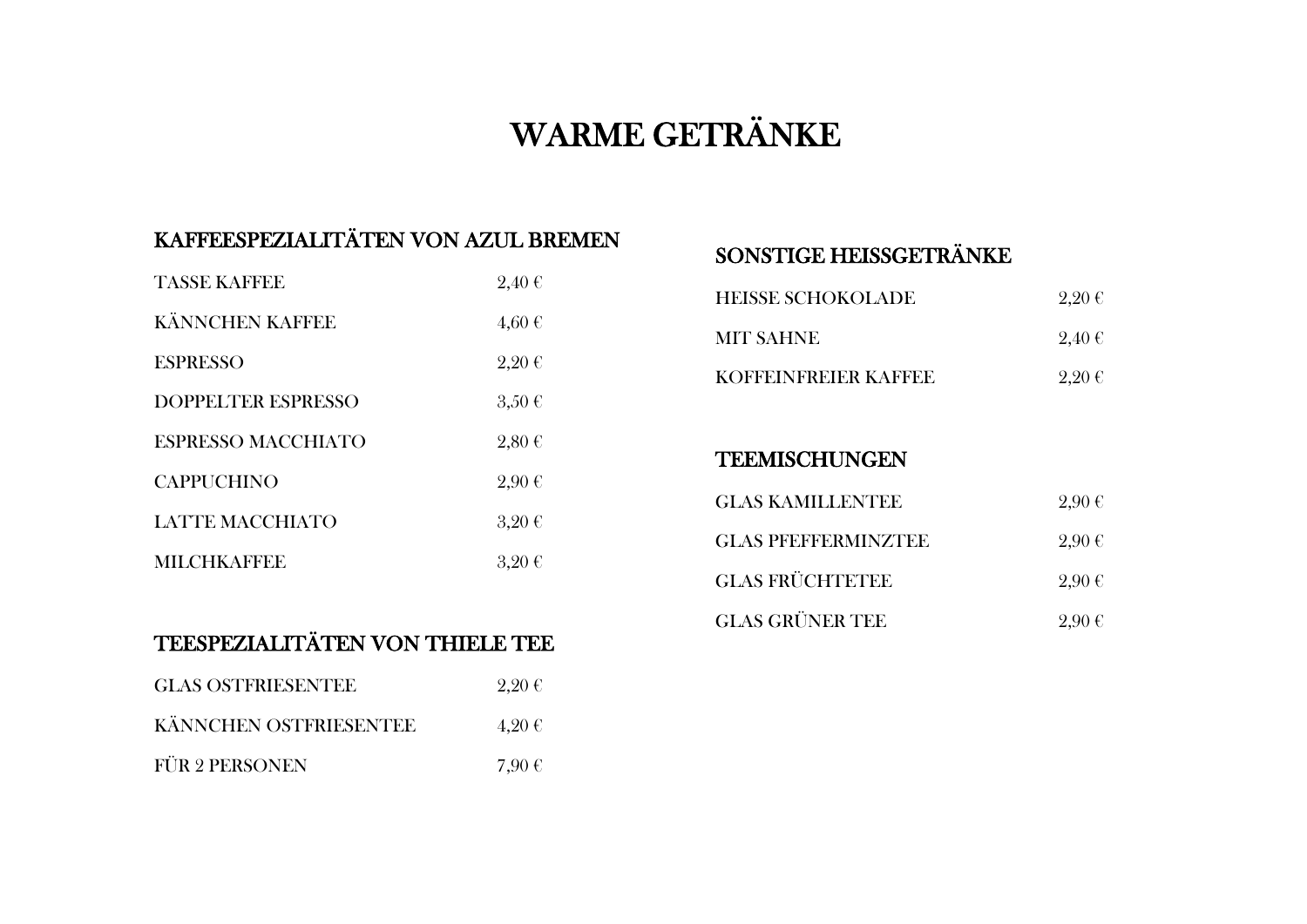## FÜR DIE KALTE JAHRESZEIT

| <b>IRISH COFFEE</b><br>Kaffee, irischer Whiskey, Sahnehaube    | $4,50 \in$ | <b>LUMUMBA</b><br>heiße Schokolade, Rum ODER Amaretto<br>Sahnehaube | $4,50 \in$               |
|----------------------------------------------------------------|------------|---------------------------------------------------------------------|--------------------------|
| PHARISÄER<br>Kaffee, Rum, Sahnehaube                           | $5,80 \in$ | <b>GLÜHWEIN</b>                                                     | $3,80 \in$               |
| <b>HEISSER WINTERAPFEL</b><br>heißer Apfelmost, Calvados, Zimt | 4,50€      | MIT SCHUSS (RUM ODER AMARETTO)<br><b>GROG</b><br>4 cl               | $5,80 \in$<br>$5,50 \in$ |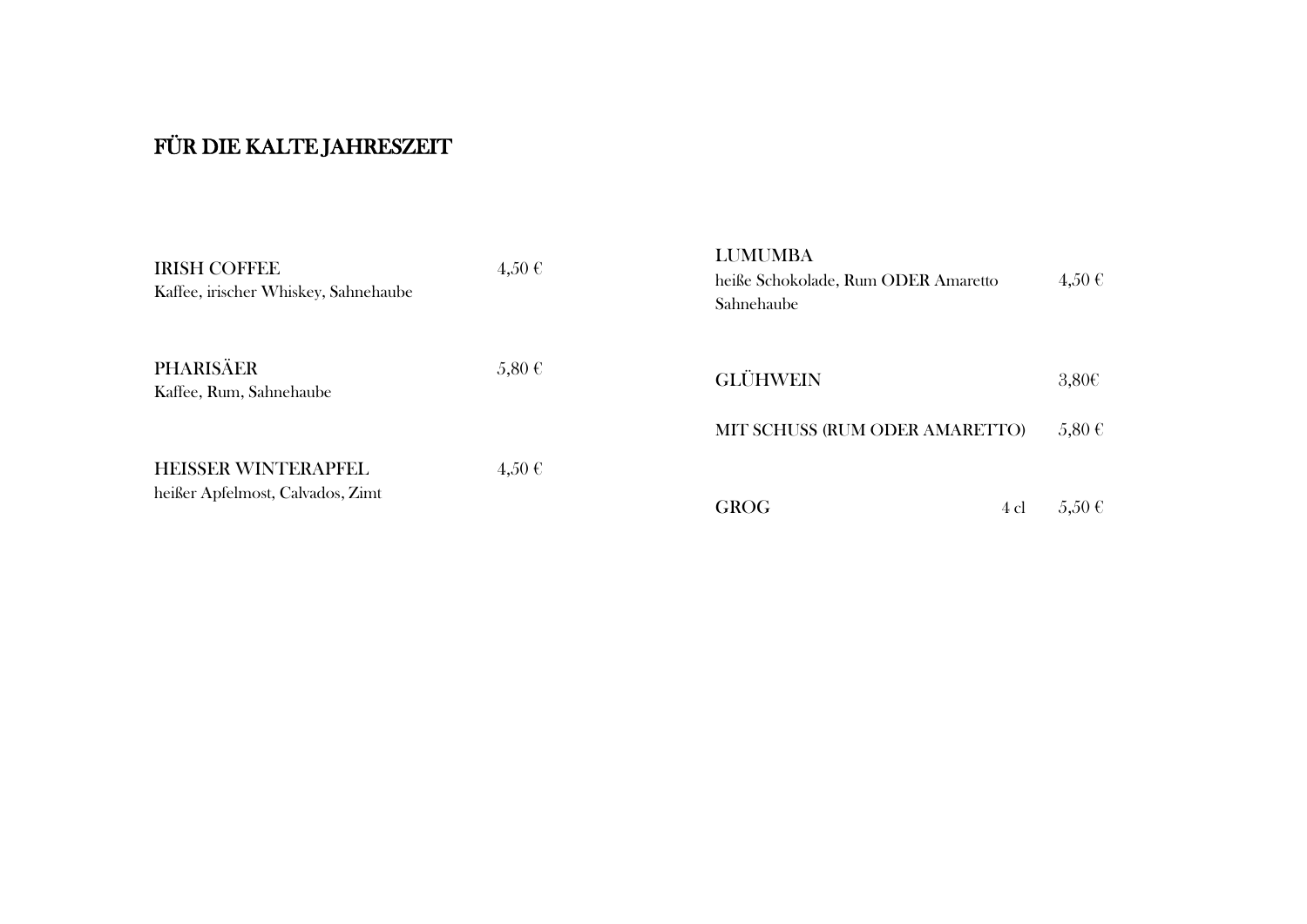## OFFENE WEIßWEINE

### RICKES SCHEUREBE FEINHERB

EXOTISCH UND SAFTIG MINERALISCH MIT FRISCHER AROMATIK NACH STACHELBEERE, GRAPEFRUIT LITCHI UND BIRNE

WEINGUT TOBIAS RICKES / NAHE

| <b>GLAS</b>    | 0.21 | $-6.20 \in$ |
|----------------|------|-------------|
| <b>KARAFFE</b> | 0.51 | $15,20 \in$ |

### OSCAR RIEßLING QBA TROCKEN

AROMEN VON ANANAS UND PFIRSICH FRUCHTIH UND LEICHT ABGERUNDET MIT EINER FEINEN FRUCHTIGEN SÄURE

#### WEINGUT SCHUMANN-NÄGLER / RHEINGAU

| <b>GLAS</b>    | 0.21 | $6.20 \text{ } \in$ |
|----------------|------|---------------------|
| <b>KARAFFE</b> | 0,51 | $15,20 \in$         |

### GRAUBURGUNDER QBA TROCKEN

BUKETT NACH ZITRUS UND REIFER BIRNE GUT AUSBALANCIERT LANGER NACHHALL

#### PFAFFENWEILER WEINHAUS / BADEN

| <b>GLAS</b>    | 0.21 | $6.20 \in$  |
|----------------|------|-------------|
| <b>KARAFFE</b> | 0,51 | $15,20 \in$ |